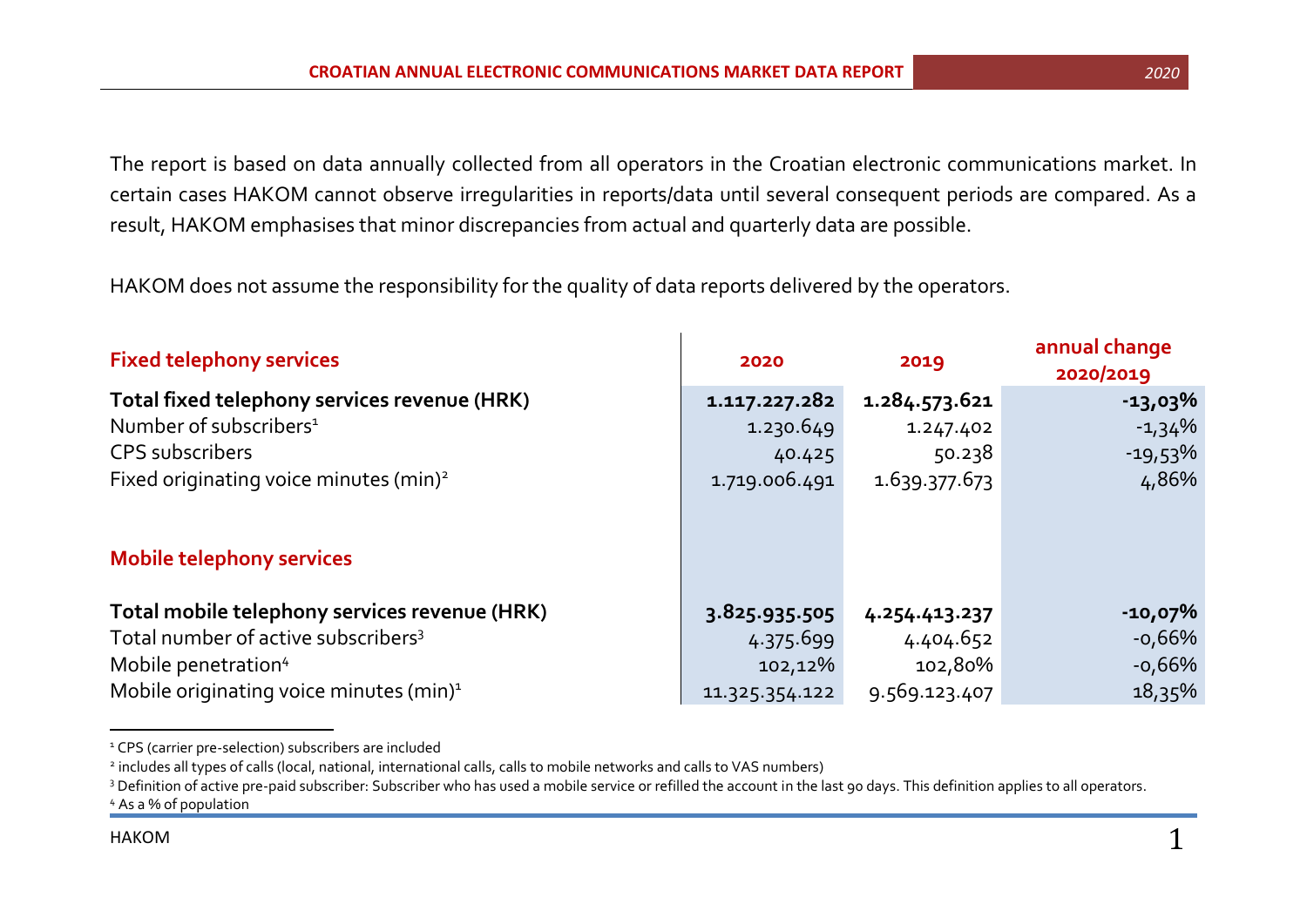| <b>CROATIAN ANNUAL ELECTRONIC COMMUNICATIONS MARKET DATA REPORT</b><br>2020                                                                            |                                                           |                                                           |                                                 |  |  |
|--------------------------------------------------------------------------------------------------------------------------------------------------------|-----------------------------------------------------------|-----------------------------------------------------------|-------------------------------------------------|--|--|
| Roaming traffic – foreign subscribers (min)<br>International roaming traffic - own subscribers (min)<br><b>Total SMS sent</b><br><b>Total MMS sent</b> | 523.156.946<br>613.857.731<br>1.496.629.348<br>10.282.994 | 761.600.529<br>675.644.679<br>1.836.895.626<br>10.575.023 | $-31,31\%$<br>$-9,14%$<br>$-18,52%$<br>$-2,76%$ |  |  |
| <b>Internet access services</b>                                                                                                                        | 2020                                                      | 2019                                                      | annual change<br>2020/2019                      |  |  |
| Total access services revenue (HRK)                                                                                                                    | 4.827.977.003                                             | 4.677.401.522                                             | 3,22%                                           |  |  |
| Fixed broadband revenue <sup>2</sup>                                                                                                                   | 1.823.404.519                                             | 1.982.414.263                                             | $-8,02%$                                        |  |  |
| Mobile broadband revenue                                                                                                                               | 3.004.572.484                                             | 2.694.987.259                                             | 11,49%                                          |  |  |
| Fixed broadband subscriptions (lines) <sup>3</sup>                                                                                                     | 1.030.973                                                 | 1.154.773                                                 | $-10,72%$                                       |  |  |
| Own copper access                                                                                                                                      | 428.469                                                   | 428.353                                                   | 0,03%                                           |  |  |
| xDSL based broadband using full local-loop unbundling                                                                                                  | 121.886                                                   | 137.416                                                   | $-11,30%$                                       |  |  |
| xDSL based broadband using shared access                                                                                                               | 59                                                        | 18                                                        | 227,78%                                         |  |  |
| FttX - own infrastructure                                                                                                                              | 126.614                                                   | 105.780                                                   | 19,70%                                          |  |  |
| Bitstream (xDSL, FttX)                                                                                                                                 | 151.724                                                   | 156.154                                                   | $-2,84%$                                        |  |  |
| Cable broadband (lines)                                                                                                                                | 168.016                                                   | 166.957                                                   | 0,63%                                           |  |  |
| Fixed wireless access (FWA)                                                                                                                            | 28.830                                                    | 155.091                                                   | $-81,41%$                                       |  |  |
| Other                                                                                                                                                  | 5.375                                                     | 5.004                                                     | 7,41%                                           |  |  |
| Mobile broadband subscriptions                                                                                                                         | 4.598.772                                                 | 3.623.860                                                 | 26,90%                                          |  |  |
| Dedicated data subscriptions (cards/modems/keys etc.)                                                                                                  | 534.367                                                   | 293.171                                                   | 82,27%                                          |  |  |

<sup>1</sup> includes all types of calls (local, national, international calls, calls to mobile networks and calls to VAS numbers)

<sup>2</sup> Dial up revenue is also included

<sup>3</sup> From 2020 subscriptions that are realized on chosen fixed location over the mobile network, which do not satisfy minimum obligations related to guaranteed speed, will not be reported under the number of fixed broadband subscriptions anymore. Until now, these subscriptions were reported under the fixed wireless access category. They are reported under mobile broadband subscriptions and corresponding indicators instead.

 $\overline{a}$